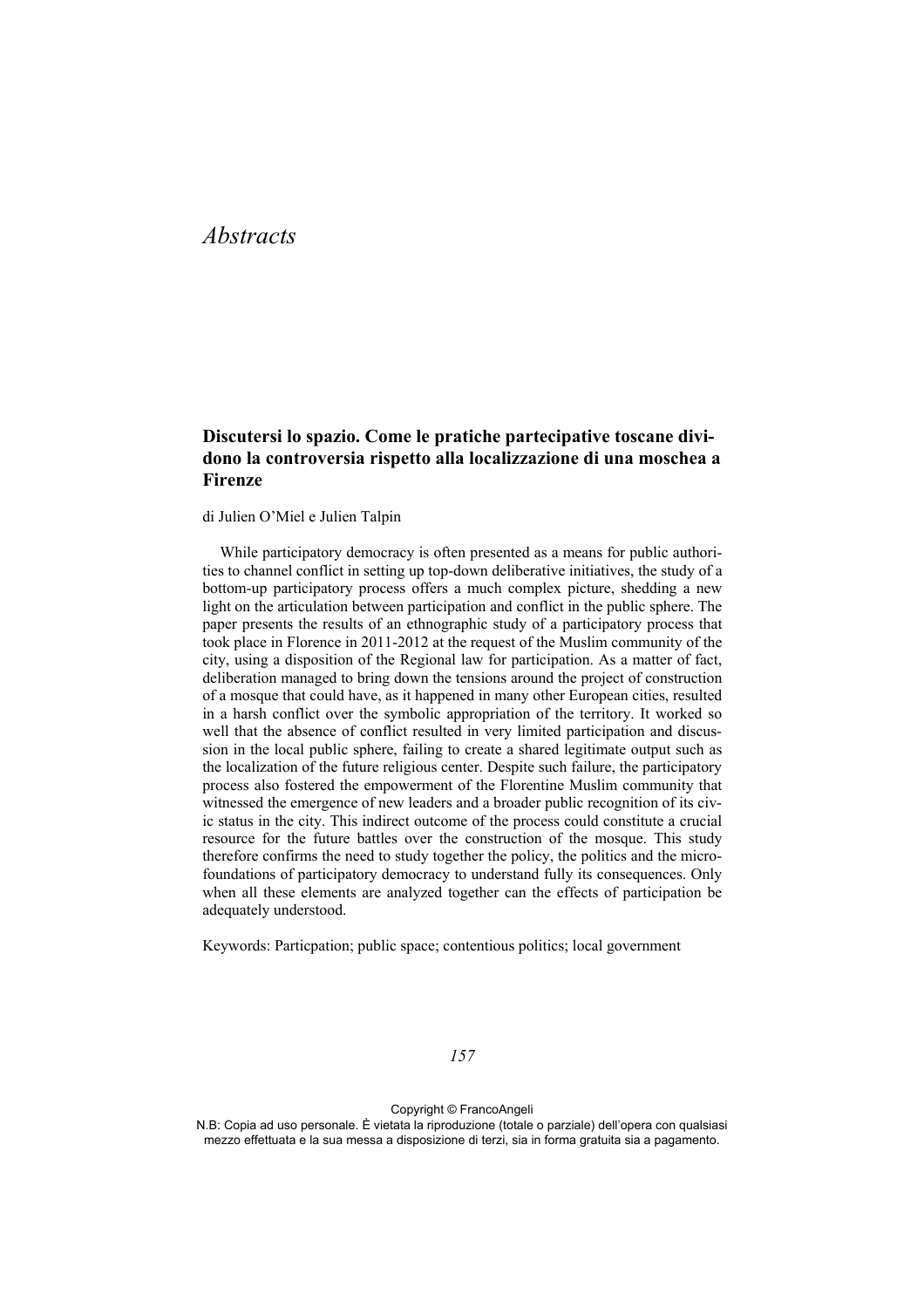# **National Myth-Making and Populist Mobilization in Scandinavia**

by Anders Hellström and Magnus Wennerhag

This paper analyzes if and how the Sweden Democrats (the SD), the Danish People's Party (the DPP) and the Progress Party (the PP) in Norway use myths of *national exclusiveness* and myths about *the common man* to radicalize popularly held sentiments to attract votes and gain political credibility in political space. The specific contribution is that we consider national myths to be a relevant political opportunity structure in the political competition of the votes. We conclude that both the SD and the DPP make use of national myths to gain credibility in the political space, in order to sustain populist mobilization in these countries. However, this is not the case with the PP in Norway. One possible explanation is that already before the PP emerged, other political parties in Norway, such as the Center Party, occupied the niche of national myths in the electoral market.

#### ACKNOWLEDGMENTS

Previous versions of this paper have been presented at the Nordic Political Science Association (NOPSA) conference in Vaasa (August 2011), the Danish Institute for International Studies (Diis) seminar in Copenhagen (April 2012), the Association for the study of nationalities (ASN) conference in New York (April 2012), the Department of Political Science in Oslo (May 2011), the International Migration, Integration and Social cohesion (IMISCOE) conference in Amsterdam (August 2012), and the Italian Political Science Society (SISP) conference in Rome (September 2012). The authors are very grateful for all the valuable comments that stem from these sessions.

Keywords: Political Parties; populism; social movements; political contention

# **Izquierda Unida, venticinque anni dopo. La sinistra radicale spagnola dal 1986 al 2011**

di Marco Damiani

After the collapse of the Soviet Union «another» left is now present in Europe, in an attempt to build a reformist maximalist pole, placed on the left of the socialist parties. This experiment lived his first experience in the second half of the twentieth century, when the Spanish Communist Party decided to try to overcome its borders, organizing a broader federation with more political ambitions. *Izquierda unida* (Iu) was born in 1986 and its story has shown alternate results, strongly influenced by the electoral trend of the *Partido socialista obrero español*. Despite this, Iu defends its autonomy, maintaining in time the possibility of structuring an alternative party that differs from the Spanish bipolar parties.

#### *158*

Copyright © FrancoAngeli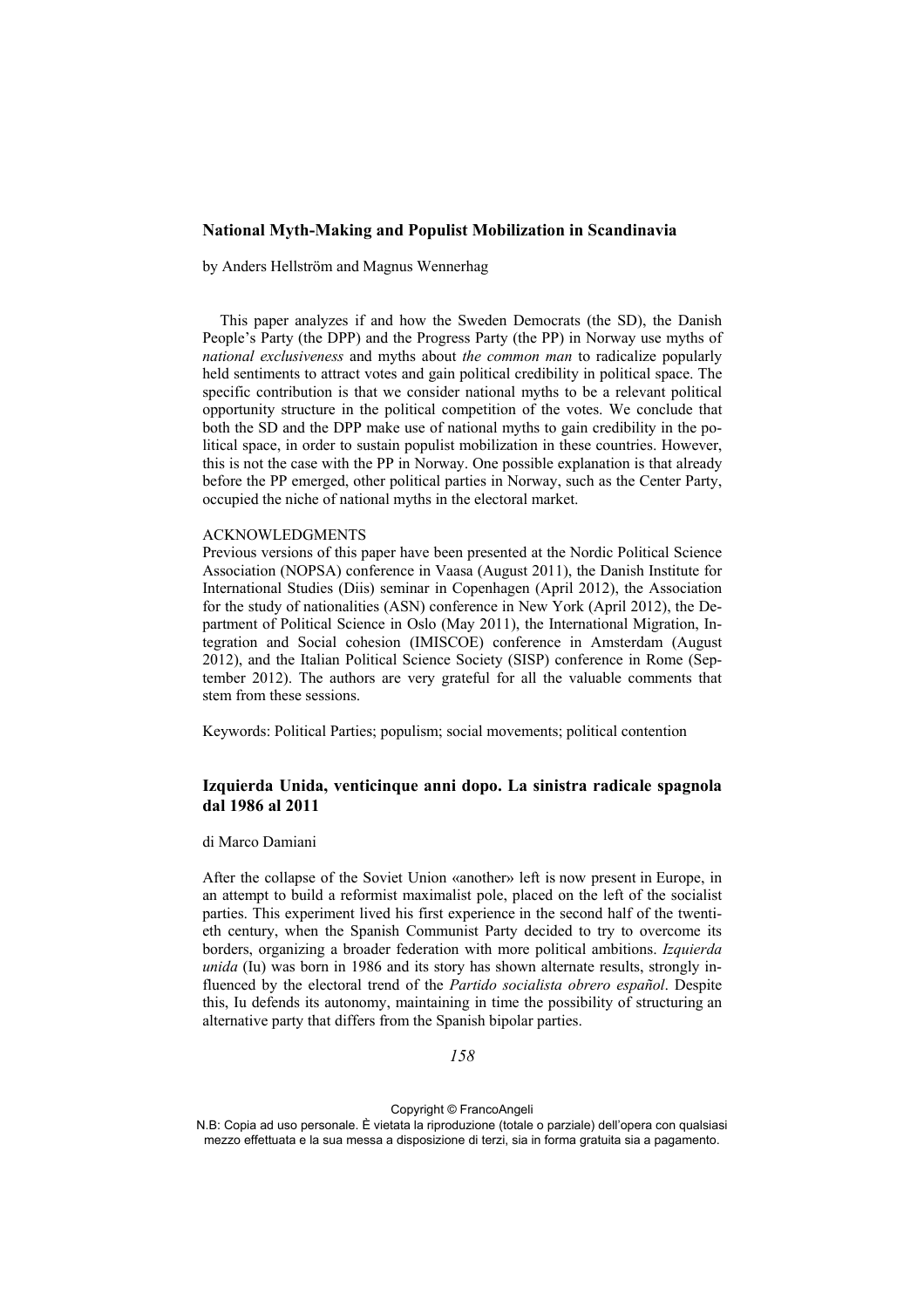Keywords: Party politics, Left, European Radical Left, Spanish Left, Izquierda unida.

# **Confliggere cooperando. Un'analisi concettuale del conflitto politico in ambiente coalizionale**

#### di Michelangelo Vercesi

The concept of conflict is both crucial and equivocal in social sciences. Many meanings may be (and have been) ascribed to the word. Here, I seek to provide an empirical definition of social conflict that is linked to the notion of relation. The quality of the definition is tested by climbing down the ladder of abstraction and by using it for the definition and the clarification of a specific type of conflict, whose definition is often neglected in the social literature, that is, the political conflict which explodes in coalitions of political actors, where cooperation exists (or should exist).

Keywords: Contentious Politics; social movements; participation; conflict

# **Individualism and Social Changes: Real Conflicts and Fictitious Dilemmas**

#### di Vitantonio Gioia

The current individualistic rhetoric conceals the dramatic impoverishment of the category of individualism, starting from the second half of nineteenth century. Individuals are only considered on the basis of their ability to produce and consume wealth, regardless of the social effects of their activities. So, while we look with admiration to the historical phases in which the individualization process contributed to the collapse of the old social systems, creating new models of social relationships, today a radical pessimism and disenchantment characterize the way in which we consider the possibilities of the contemporary individualism in order to change social world through a further development of human faculties. As a matter of fact, the univocal relationship between individual activities and acquisitive spirit, represented in exemplar way in the homo oeconomicus category, leads to exclusively conceive the contemporary individual as a subject of repetitive and routine activities within unchangeable social and economic contexts and not as potential builder of new models of social relationships. Coming back to the rich Enlightenment debate on the relationship between modern individualism and social changes can give significant stimuli for a rethinking of the category of individualism.

#### *159*

Copyright © FrancoAngeli